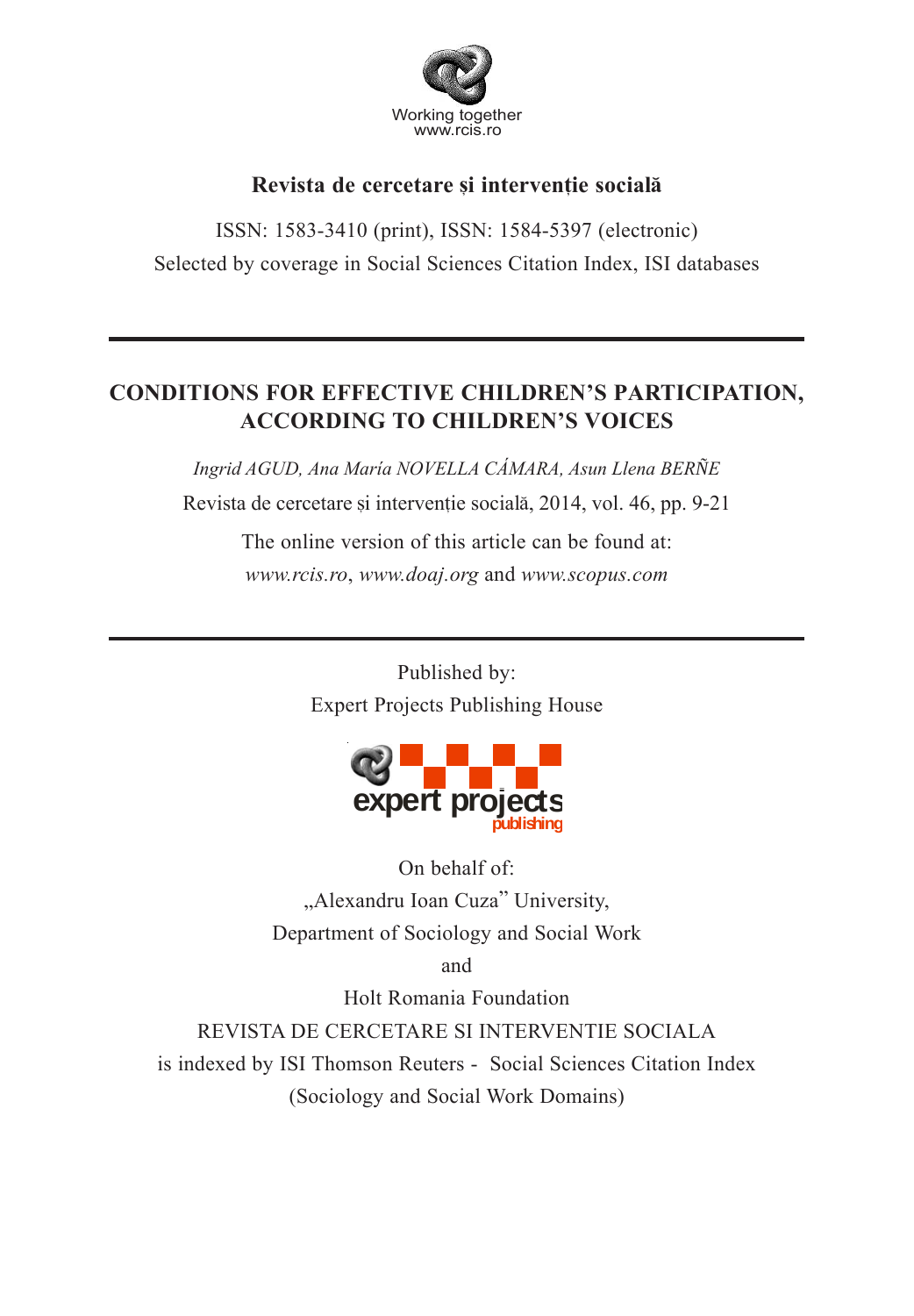

# **Conditions for Effective Children's Participation, according to Children's Voices**

Ingrid AGUD<sup>1</sup>, Ana María NOVELLA CÁMARA<sup>2</sup>, Asun Llena BERÑE<sup>3</sup>

## **Abstract**

This study focuses on the conditions that children's participation experiences that take place in different educational settings, such as the school, leisure education and children's councils, should fulfill. Our findings are based on a multiple case study performed in six educational experiences, in which the information is provided by the main figures of the participation: the children involved. The children's inputs allow us to identify three categories that define the conditions of children's participation for the latter to be meaningful and authentic: (1) the acknowledgement of the rights of childhood; (2) how the participation-based experience works, and finally (3) the role of the educators. It transpires that the conditions stated by the children coincide greatly with the ones indicated by different authors in their theoretical proposals.

*Keywords*: children's participation; school; leisure; children's council; citizenship education; research with children.

### **Introduction**

Children's participation was one of the gauntlets thrown down by the Convention on the Rights of the Child (1989), which specifically acknowledged that children have the right to participate in all matters that affect their lives (art. 12). This challenge faces children, professionals, families, politicians and society in general. Since that moment, numerous contributions have been made with a view to

<sup>&</sup>lt;sup>1</sup> University of Barcelona, Department of Theory and History of Education, Barcelona, SPAIN. E-mail: ingridagud@ub.edu

<sup>2</sup> University of Barcelona, Department of Theory and History of Education, Barcelona, SPAIN. E-mail: anovella@ub.edu

<sup>3</sup> University of Barcelona, Department of Theory and History of Education, Barcelona, SPAIN. E-mail: allena@ub.edu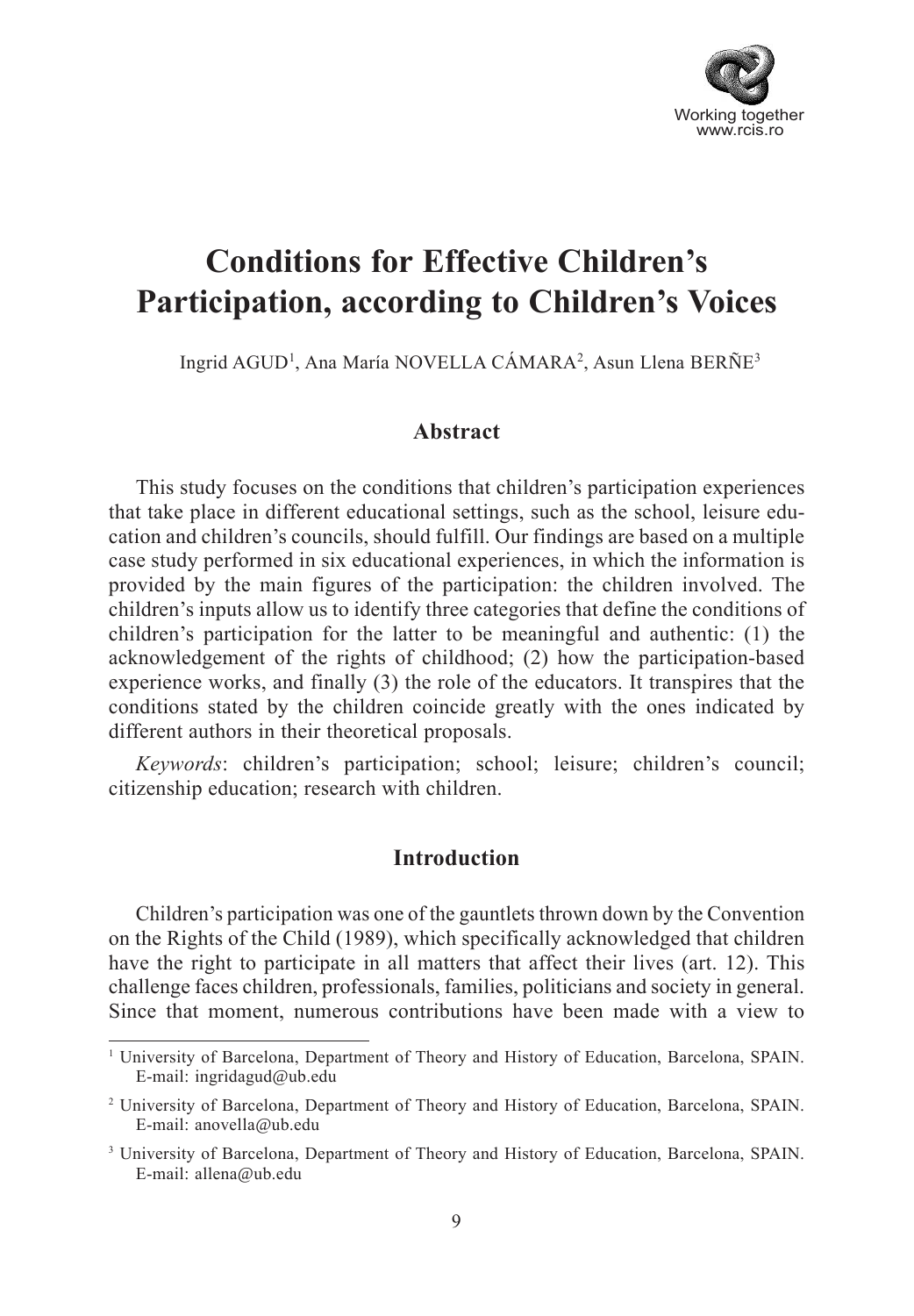understanding, acknowledging and making this right effective. Here, mention should be made of Recommendation No. R (98) 8 of the Committee of Ministers to Member States of the Council of Europe on Children's Participation in Family And Social Life (September 18, 1998), and more particularly the Committee's proposal on the Rights of the Child, in General Comment No. 12 (2009), where different guidelines, recommendations and measures to make children's right to be heard effective are mooted and proposed. We would like to emphasize the conditions proposed by the Committee in view of their value and transcendence in all the processes in which children have a voice and participate: (1) *Transparent and informative*. Complete and accessible information must be provided; (2) *Voluntary.* It should also be made known that they may transfer their participation in any moment; (3) *Respectful.* With the opinions and the initiatives of the children; (4) *Relevant.* Truly relevant to the children's lives; (5) *Child-friendly.* Environments and methods adapted to children's capacities; (6) *Inclusive.* Avoid discrimination and encourage the participation of minorities; (7) *Supported by training* Preparation for adults with practical skills; (8) *Safe and sensitive to risk.* Take precautions against violence, exploitation or any r negative consequence of their participation; (9) *Accountable* Commitment to the monitoring and evaluation of the experience.

Theorists and practitioners of children's participation have also contributed to the conceptualization of the principles that should guide children's participation projects for such participation to be effective, namely Treseder (1997), Chawla (2001), Landsdown (2001) Hart (1992), Save the Children (2005), Shier (2009), Trilla and Novella (2001), among others (Agud, Novella, & Llena, 2014). However, despite the legal and academic acknowledgement that has been accorded to children's participation, there is still insufficient knowledge about ideal models that would help to foster their effective participation by children in all areas of their lives. Moreover, neither are there any theories on children's participation in which children were involved in the formulation. Our study is based on several basic premises. First of all, that experiences that promote a democratic education are a key factor in modern societies. And secondly, educational research involving children must be promoted, particularly when the purpose of the research is children's participation. Therefore, the objective of this study was to identify the conditions that must be guaranteed by children's participation experiences in order to be effective from the standpoint of the children that participate in them.

#### **Method**

In order to accomplish this objective, we conducted a case study - the empirical investigation of a specific and defined phenomenon, chosen for its potential to yield information about a theory (Smith, 1978) and which hopes to understand the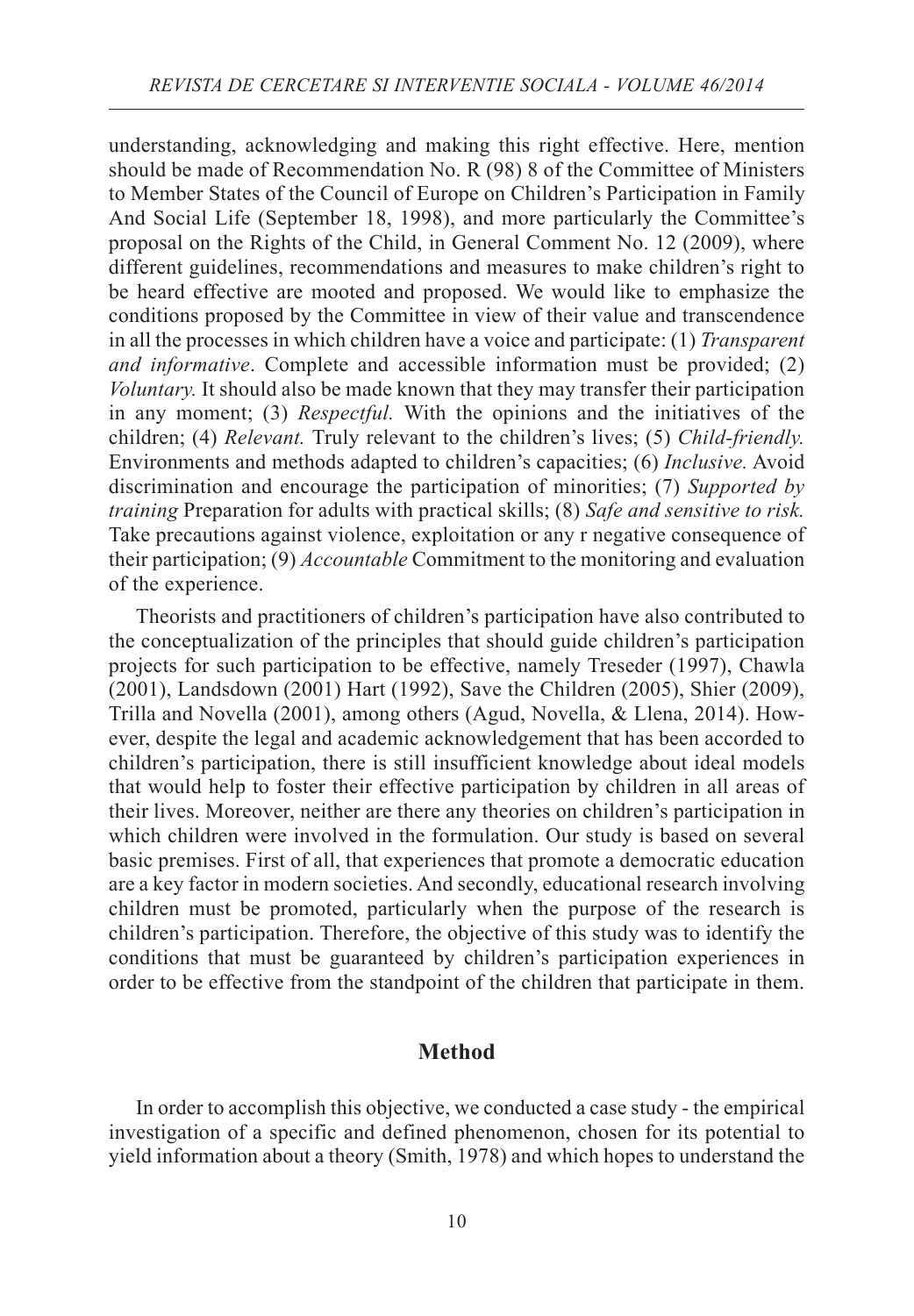complexity of a unique case of special interest (Stake, 1995) - in the different scenarios where children's participation takes place intentionally and systematically: (1) schools (2) children's club (scout clubs) and (3) children's councils.

# **Selection of the case studies**

The most important criterion considered was that they had to offer great potential to provide an answer to the questions addressed by this study (Stake, 1995). Of all the spaces where children's participation practices are implemented and referred to in the literature (UNICEF, 2003; Casas, 2008), we chose the ones that constitute intentional and systematic practices: the area of formal education (the school), the area of leisure education (scout groups involving continual practice and a commitment to participate regularly), and finally, the community area, through the experience of children's councils (representative municipal organs comprised of children aged between 10 and 12 years, following the model proposed by Tonucci (1996)).

Moreover, the experiences had to substantiate real and genuine participation (UNICEF, 2003; Chawla, 2001; Casas, 2008); the participation promoted had to be projective (Trilla & Novella, 2001) and be at least on rung five of Hart's ladder of participation (1992). Finally, they had to fulfill the operating conditions proposed by the aforementioned experts.

Two experiences were chosen for each educational area (school, children's clubs and children's councils) to be able to examine different ways of putting the theoretical criteria into practice. Therefore, we studied a total of 6 experiences in order to compare the different scenarios and thus enrich the study.

| <b>AREA</b>      | <b>CASE STUDY</b>              | <b>EXPERIENCE</b> |
|------------------|--------------------------------|-------------------|
| <b>SCHOOL</b>    | FUNDACIÓ PERE VERGÉS (1)       | S1                |
|                  |                                | S2                |
| <b>LEISURE</b>   | MINYONS ESCOLTES I GUIES DE    |                   |
|                  | CATALUNYA (2)                  | 12                |
| <b>COMMUNITY</b> | CHILDREN'S COUNCIL NETWORK (3) | CC <sub>1</sub>   |
|                  |                                | CC2               |

*Table 1. Case studies*

*(1 )Fundació Pere Vergès*: The foundation has two schools, one public and one private, through which it applies the same participation philosophy.

*(2) Minyons Escoltes i Guies de Catalunya (Scout Movement)*: this movement has eight branches throughout Catalonia and each one is formed by numerous groups. In our research, we selected two groups from the city of Barcelona with the longest record and greatest experience.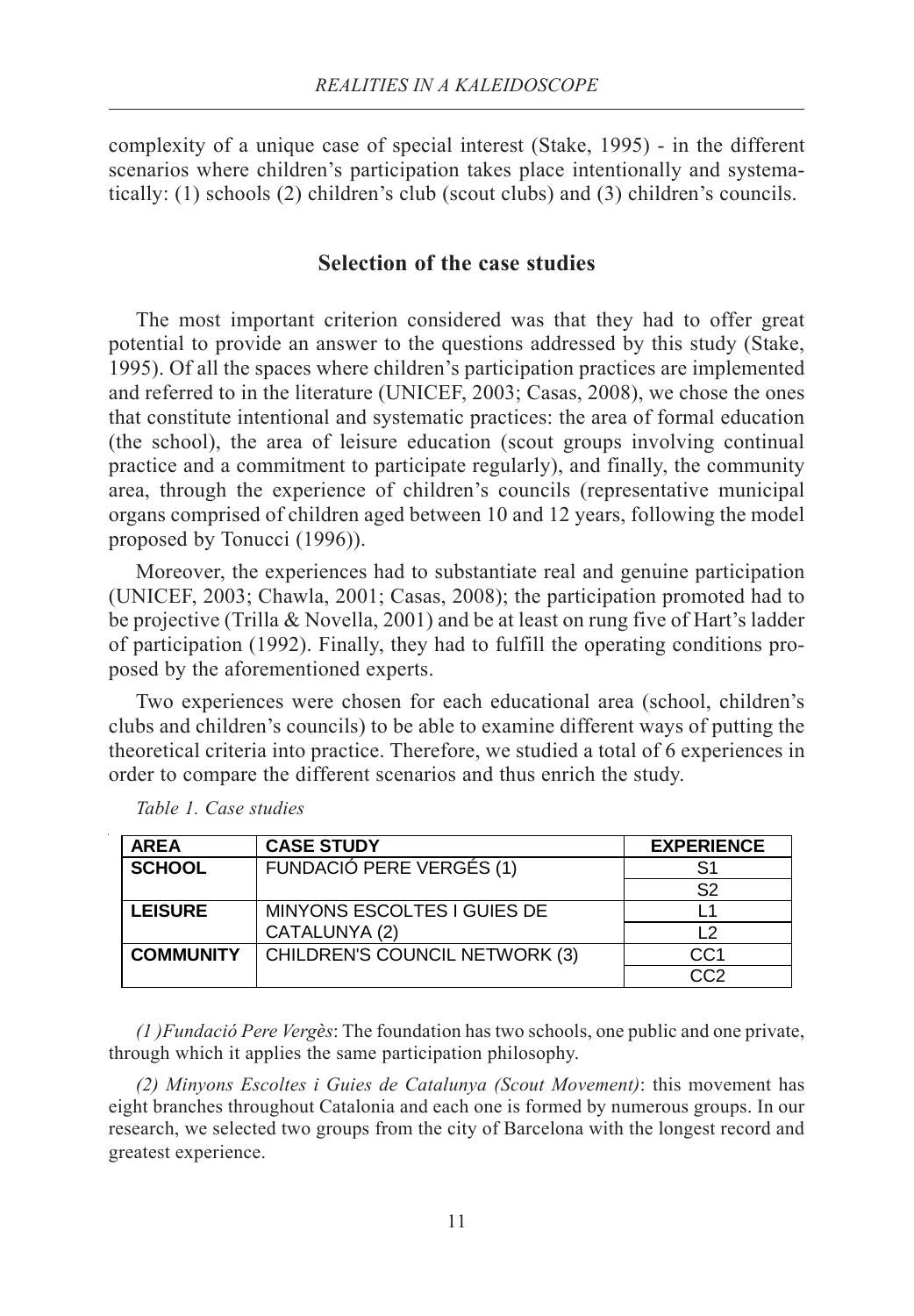*(3) Children's Councils*: In selecting the two councils, we took into account the recommendations of experts working for the Diputació de Barcelona, and eventually selected two councils which have different ways of working.

#### *Informers: The children*

The study informers were selected by means of two criteria: they had to have a direct involvement in the participation experience and be aged between 10 and 12 years, since only children within this age bracket participate in the children's councils experience. According to Tonucci (2012), this is justified by practical, rather than theoretical reasons, since children of this age have already mastered the techniques that are necessary for the Council's regular activities, including reading and writing. As for the particularity of conducting research involving children, we opine that children should be treated equally, and that adults should strive to understand their diction and adapt techniques to their evolutionary age, their particular use of vocabulary and attention capacity. We also consider that the children should feel comfortable and enjoy themselves during their collaboration in the research (Punch, 2002).

#### *Data collection*

We therefore conducted a focus group – whose main objective was to describe and define the significances and interpretations of a selected group of people to obtain knowledge about a specific topic from the standpoint of the group's participants (Liamputtong, 2009) - in each one of the cases studied, totaling six, as can be seen in table two. Liamputtong (2011) has also given us key elements for focus groups to be effective, so we followed her points: The participants share a story; they are involved in the same experience; they share social and cultural values and economic status; they share an age range. Finally, we maintained an equal number of males and females. We also considered what authors have to say about the suitable number of participants, which ranges from 4 to 8 (Kitzinger, 2005) or from 6 to 12 (Liamputtong, 2011).

| Focus group |                  |    |
|-------------|------------------|----|
| Area        | Children         |    |
| School      | S <sub>1</sub>   |    |
|             | S <sub>2</sub>   | 12 |
| Leisure     | L1               | 8  |
|             | L2               | 6  |
| Children's  | CC <sub>1</sub>  | 8  |
| Council     | $\overline{CC2}$ | հ  |
| Total       |                  |    |

*Table 2. Focus group participants*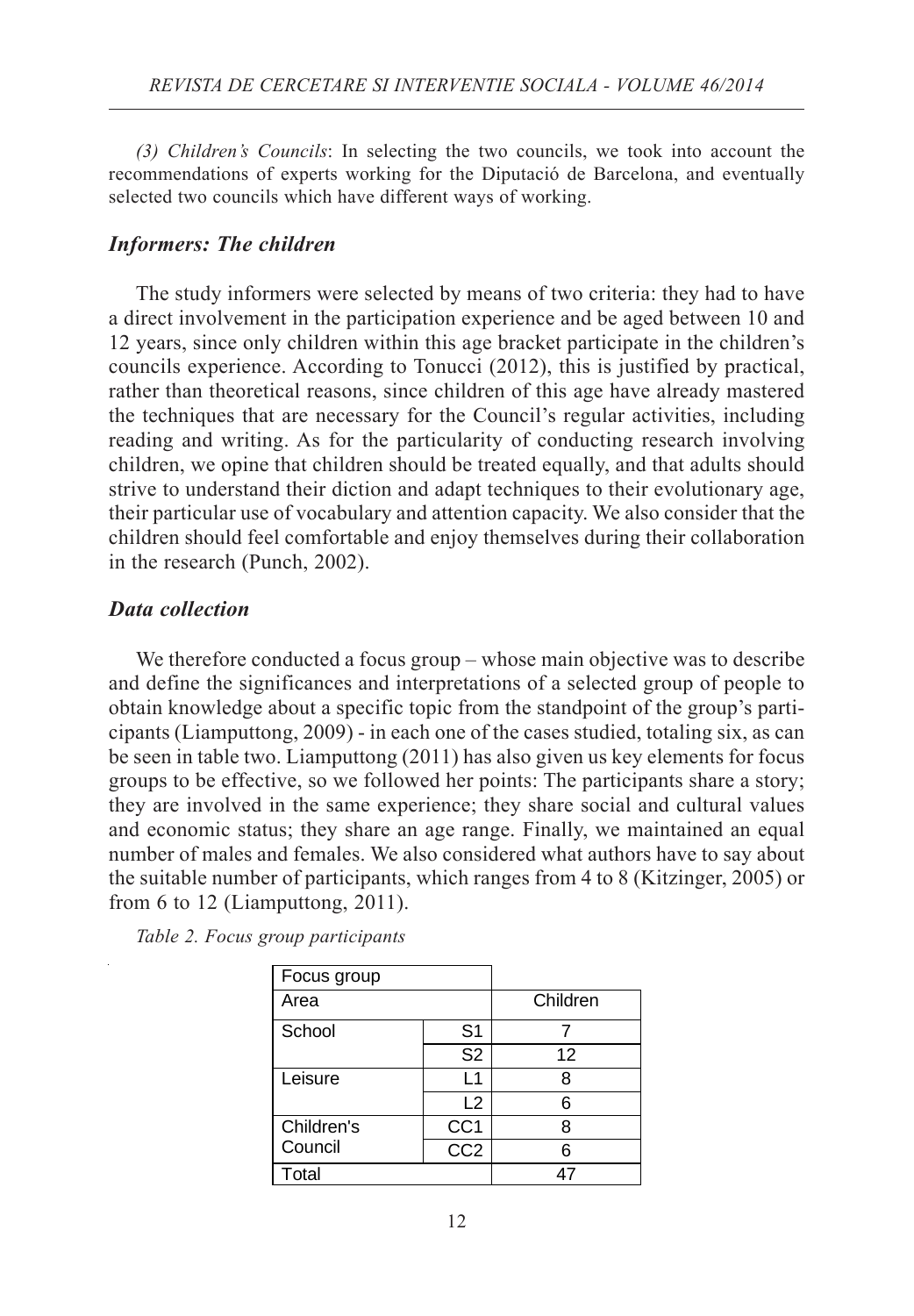## *Data analysis*

We proceeded as follows in the analysis process: data organization (Drisko, 1998); discovery phase and coding phase (Taylor & Bogdan, 1990). Following what the literature says about data triangulation (Stake, 1995; Rodríguez, Pozo & Gutiérrez, 2006), in our study we applied the so-called "triangulation protocol": triangulation of scenarios: school, leisure and community.

# **Results**

Hitherto, the literature has reflected the efforts made to formulate criteria to be able to make an evaluation of participation practices, and now it is time to know what children have to say about what the conditions under which they can implement their own participation should be like.

In this section, we shall be presenting the results obtained from the triangulation between the three areas studied (school, children's clubs and children's councils). The data have allowed us to deduce the conditions that children formulate for their own participation, and which we have organized in three major categories: (1) with regard to the acknowledgement of the rights of childhood; (2) with regard to how participation-based experience works, and finally (3) with regard to the role of the educators.

Table 3 summarizes the categories and contents of each one, which will be further developed below.

| Categories                                           | Sub-categories                                                                                                                                                                     |
|------------------------------------------------------|------------------------------------------------------------------------------------------------------------------------------------------------------------------------------------|
| Acknowledgement of the rights of<br>(1)<br>childhood | Active listening<br>No manipulation<br>Visibility and connection between<br>spaces                                                                                                 |
| How participation-based<br>(2)<br>experience works   | Accessibility<br>Inter-generational work<br>Adult training<br><b>Diversity</b><br>Visible results<br>Promote relationships<br>Promote continuity<br>Positive subjective experience |
| Role of educators and facilitators<br>(3)            | Group management<br>Acknowledgement of childhood<br>Promote positive relationships<br>Educator's characteristics                                                                   |

*Table 3. What children would like their own participation to be like*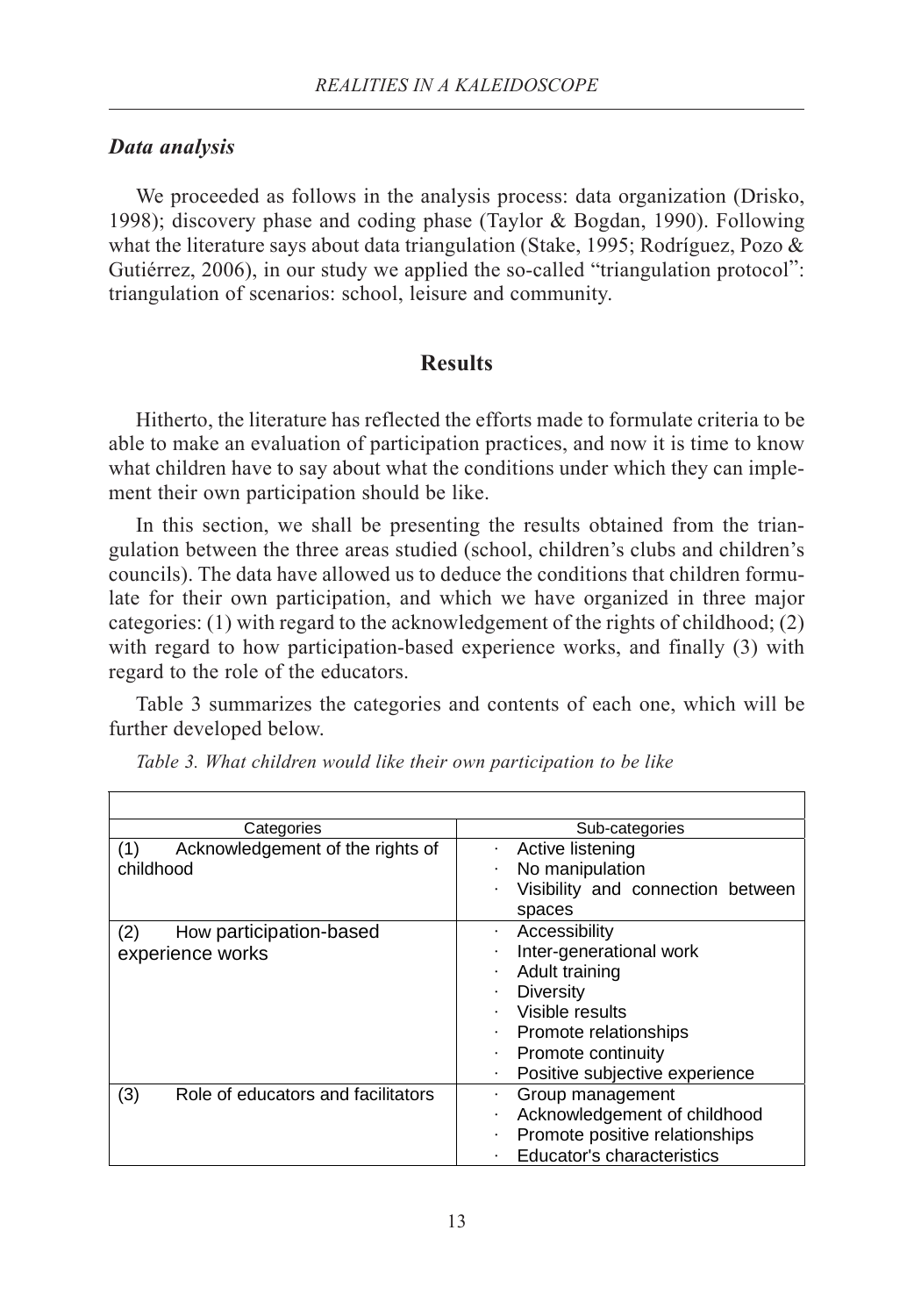# *On the acknowledgement of children's right to participate.*

When the children we talked to refer to the acknowledgement of childhood, they do so through different elements, which are listed below:

*- Active Listening.* They want to be listened to, with patience and with tact. They ask adults to understand their own diction, their language, their culture and that they be willing to include their inputs into their thought matrix. It is the adults' duty to learn to do these things, to increase their capacity to listen to what the child has to offer. Active listening means acknowledging the other person's arguments, listening to their ideas, acknowledging them, even if this does not necessarily involve granting their wish. Children are good at detecting this, and this is recognized by the Council of Europe, which, in point four of the aforementioned recommendation, establishes that adults should listen to children and their particular forms of speech. In this regard, Lansdown (2001) also establishes, as one of the principles of participation, that children's views and their personal experience should be respected, and that each project should therefore apply a methodology that makes it possible to take children's viewpoints seriously. Finally, Chawla's (2001) conditions refer to competence, or skills, i.e. children should be helped to express their point of view and be given the information they need to make their own decisions.

*- No Manipulation.*Many children mentioned that on several occasions they felt that they were making proposals that they had not actually come up with, but rather had been given the idea by adults. This is a case of an adult using children's participation to their own advantage. We still find, perhaps unintentionally, the interference of the adult voice in the child's voice. Adults need to commit to this second learning process within the framework of the acknowledgement of childhood: to be able to respect the authenticity of the children's genuine ideas and views, their own thinking must be trusted. Once again, this is consistent with the Council of Europe, recommendation (98) 8, which states *that participation should not be used by adults to further their own interests.* Moreover, another one of Lansdown's principles (2001) speaks of the need for transparency in power relations and in decision-making structures, and that adults must be honest about this process and in decision-making. This is reasserted by Chawla as a condition for Reflection, *there must be transparency in all stages of decision-making.*

*- Publicize children's participation.* Children call for a broader and better dissemination of the children's participation experiences in which they are involved. The lack of information about children's participation is a barrier to this acknowledgement of children and their participation by the adult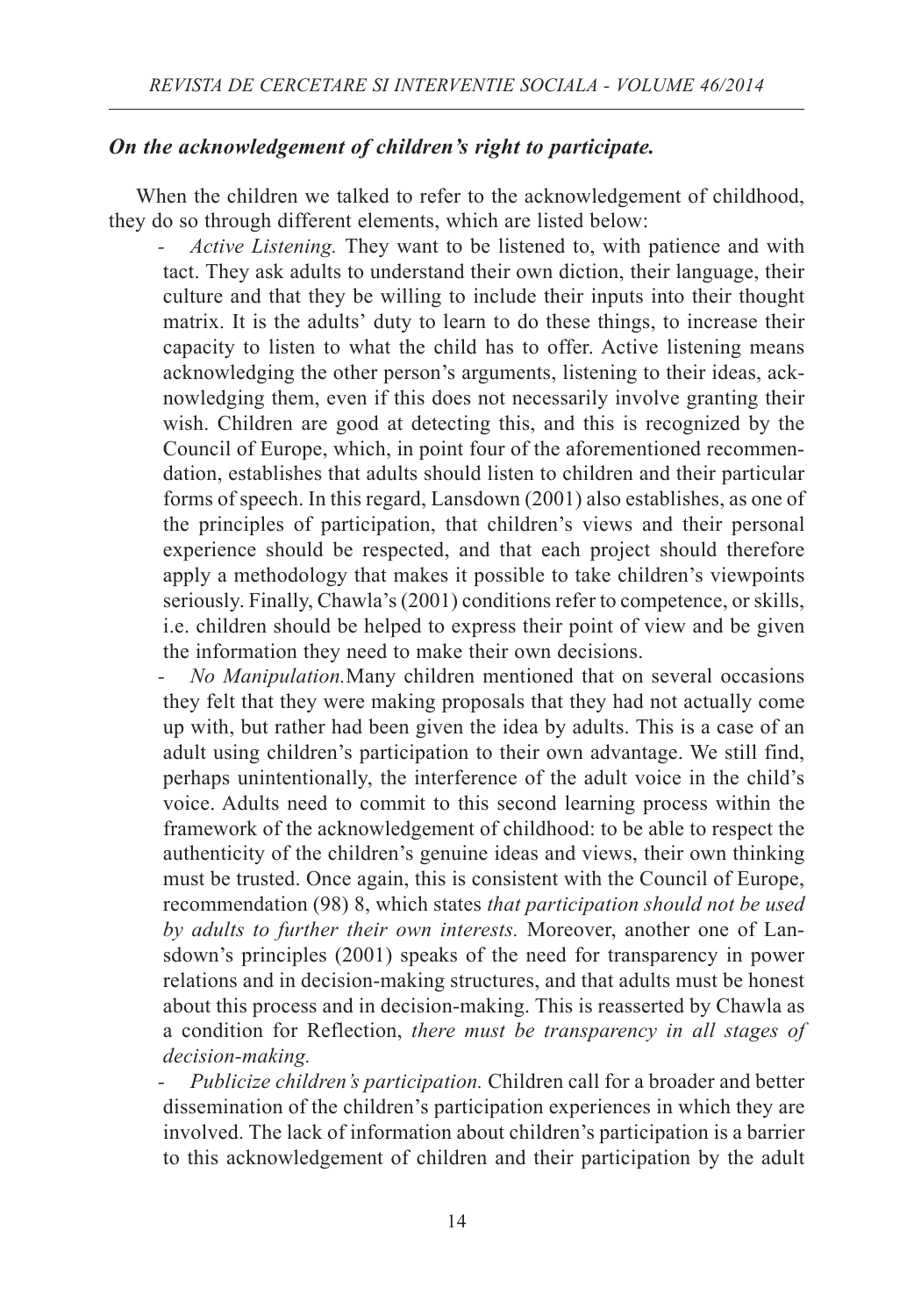community, institutional organizations and also by their peers. Children tell us that other children who do not participate do not understand what they are doing, the purpose of it all, they see no value in the experience and even make fun of them. This need to disseminate, publicize the experiences and attach value to participation detected by the children involved is a new element, as it is not addressed in the literature. One of Chawla's conditions for convergence is that the project's activities lead children's participation to be seen as something natural, which is not possible without the dissemination referred to by the children. On the other hand, we regard it as relevant, and that it should be considered in the community where children's participation projects are carried out, since, in addition to spreading awareness of such participation and of children's rights in general, as the task of making experiences known properly is directly related to the their availability, a question we shall discuss later.

*Visibility and connection between spaces.* While it is true that this view is to be found among the children involved in children's councils and leisure experiences, it is very closely related to formal educational institutions. Many of the children interviewed feel that there is no strong bond between the children's participation experience and their school. They would like to have, within the school setting, a space where they could share their experience and exercise their participation more democratically, by including and allowing a greater number of children to be heard, children who they may ultimately be representing in their city through the councils. Lansdown (2001) suggests, as a condition related to the project, that the latter has to be linked to children's daily-life experience, as does Chawla (2001), who establishes, as one of the conditions for convergence, that the project must be built upon structures that support children's participation. The author speaks of shared responsibility across all areas of the community to support children's participation. In this regard they also agree with the families of children interviewed, who assert that the school should be given greater responsibility to promote children's participation, creating a space to give greater visibility to participation experiences in the community.

#### *On how the experience works*

Secondly, we will be presenting the characteristics that the children interviewed regard as conditions for the participation experiences to work. These conditions are:

*- Accessibility.* The fact that a greater number of children can participate in this type of experiences is closely related to the quality and to the extent of the dissemination of these experiences, as we have already mentioned. The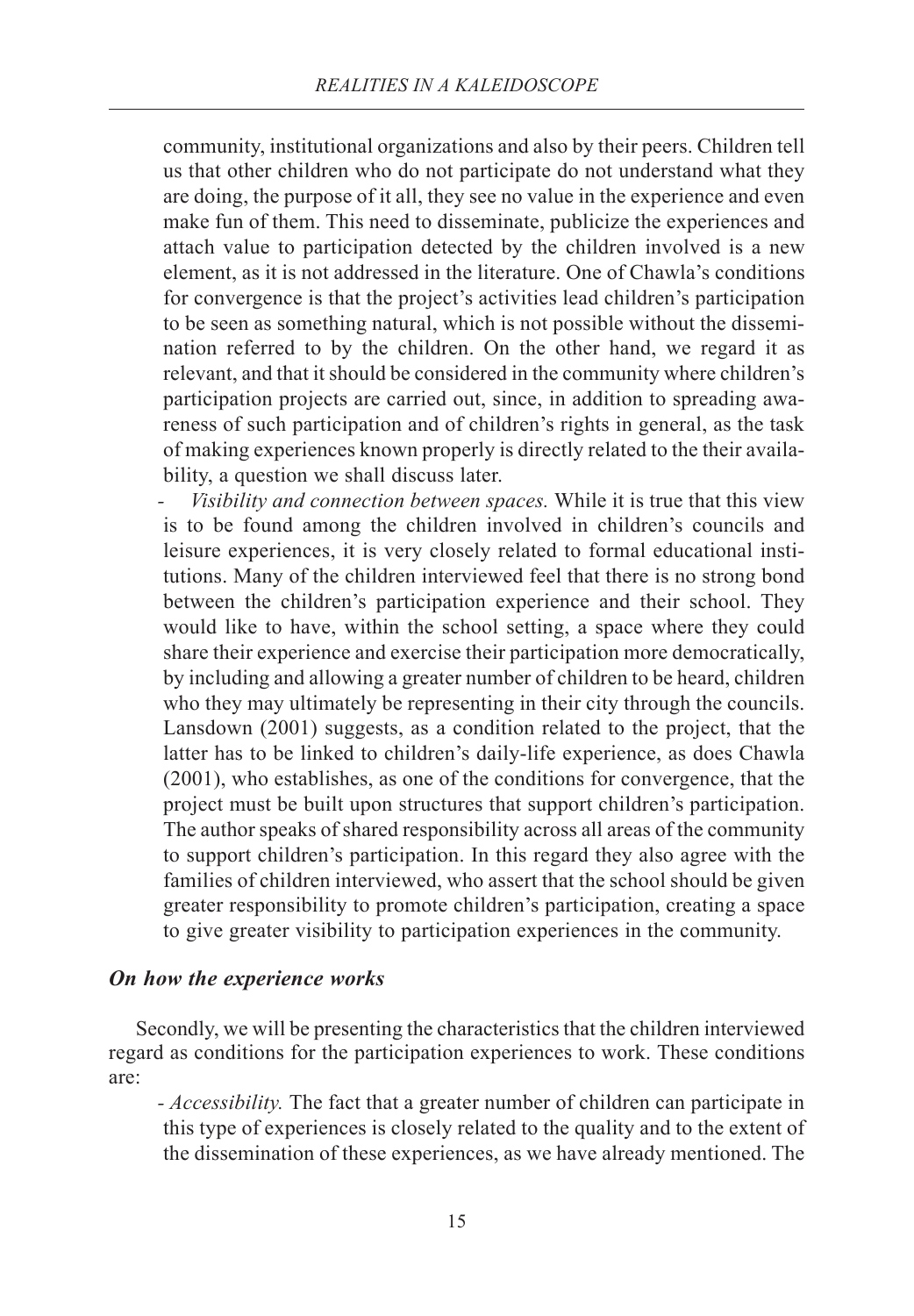availability of information is the first step towards participation; children must at least have the ability to decide whether or not they want to participate. For this purpose, the interviewees suggest that schools should guarantee this information through activities or workshops. This condition was also taken into account by the Council of Europe, which stated that experiences *must permit the inclusion of children of different social levels, origins, ethnic groups and genders.* Lansdown, referring to the values of the experience, considers that these spaces should be inclusive and offer equal opportunities in access to participation for everyone. In Chawla's opinion, one of the main conditions of access is that it must be accessible in terms of time and location in the children's everyday life.

*Inter-Generational work (collaboration, cooperation...).* Breaking down inter-generational barriers is essential when talking about participation, since fostering relationships with people of different ages, for example, helps to make children feel less intimidated when proposing or criticizing the point of view of someone older, and vice-versa, it helps the adult to become more accustomed to understanding the child's language, it trains them to listen and to include the child citizen's thought in their own thought matrix and actions. This quality, highlighted by the child participants, promotes equal respect for children of all ages (Lansdown, 2001), mutual respect between all the participants, who will support each other, and ultimately generates opportunities for the gradual development of dialogue skills (Chawla, 2001).

*- Adult training.* The training of adults involved in children's participation experiences should not only involve mastery of participatory strategies and methodologies. The adults should also have ethical training and believe in children's participation. This training can be given by other facilitators with extensive experience in the field, but it can also come from the actual children involved in these experiences, since they are also perfect transmitters of the institution's culture. Once again, this adult training in relation to children's participation is not regarded as a condition by the literature, but it is voiced by the children interviewed, and they are perceived as the perfect trainers to ensure a meaningful participation exercise.

*- Diversity.*This condition is two-sided. On the one hand, experiences should be inclusive, everyone should be able to participate in their own terms, and the individual potential of each child should be leveraged so that everyone can participate without a feeling of frustration. In addition, participatory methodologies not only help to tackle this diversity, they also help to identify the particular abilities of each child, thus permitting a more adapted/personalized intervention. Working on the question of diversity means that nobody feels excluded, everyone finds the role they are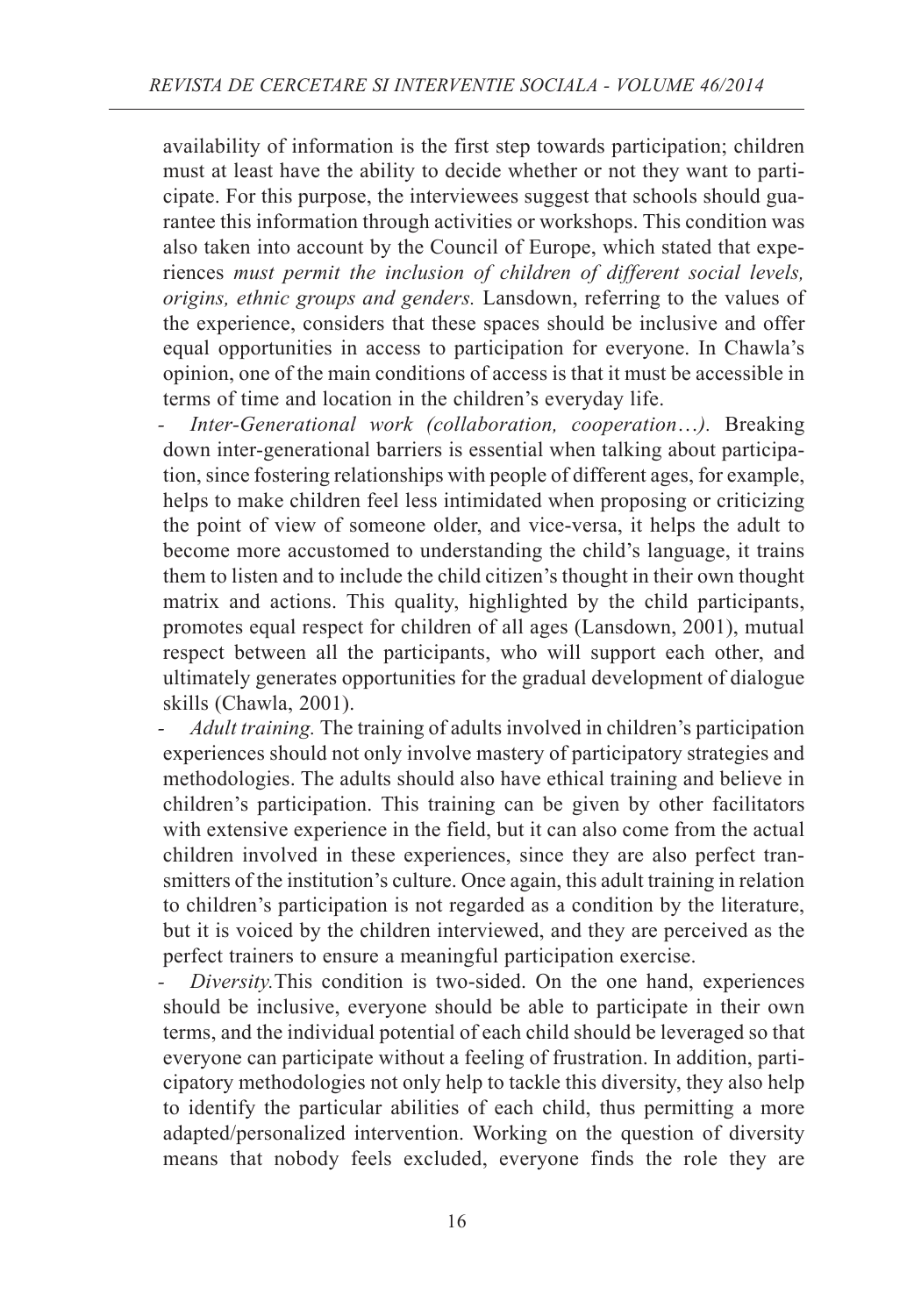comfortable with, and according to the information provided by the educators, when work is based on participation and the specialties of each child are detected, there is a perceived improvement in other aspects of the children's lives.

*- Visible results of the participation.* Seeing the impact of participation is a great motivation, they realize that their effort was worthwhile, they have been listened to and they have had an impact on a specific reality. Chawla establishes as a condition for competence, that the project must yield tangible results and there must be opportunities to make contributions, to play a role in decision-making and in the accomplishment of objectives. If it cannot be guaranteed from the outset that the children's participation will lead to a change, we must not manipulate their expectations to make them more realistic, although the experience should be able to make a difference and offer the possibility of bringing about change (Lansdown). The Council of Europe's recommendation also takes into account the condition that participation should have specific consequences within a time frame that is not too long for the children.

*Encourage the relational aspect.* The participation experience must create a climate that promotes relationships between participants, because they share a story and cooperate towards a common goal. But it is also necessary to promote the relationship with the environment, or setting, which should eventually become a familiar, trustworthy place, because they know its history, they appreciate it, they have made it their own, either because they have decorated it or because they look after it... It is an environment where they belong.

*Promote continuity.* The experience of children's participation should offer gateways to future participation experiences; it should promote continuity of all the learnings accumulated during childhood related to participation, and not just be limited to a time-specific reality that ends when childhood ends. In addition to this ensemble of characteristics that children feel should be part of their participation experiences, it was found that they in general ask to be given more responsibilities, call upon adults to trust in their abilities and be considered capable of being involved in all aspects of the experience. While it is true that the adults involved in the children's participation experiences are great believers in the abilities of children and acknowledge their ability to deliberate, to have an opinion, to take initiatives, act in social questions, issues etc., children also want to be involved in areas of the experience related to management and organization, they want to organize their own participation. They demand to be involved in the management of financial resources, time management, logistics issues, etc., which are still adult affairs.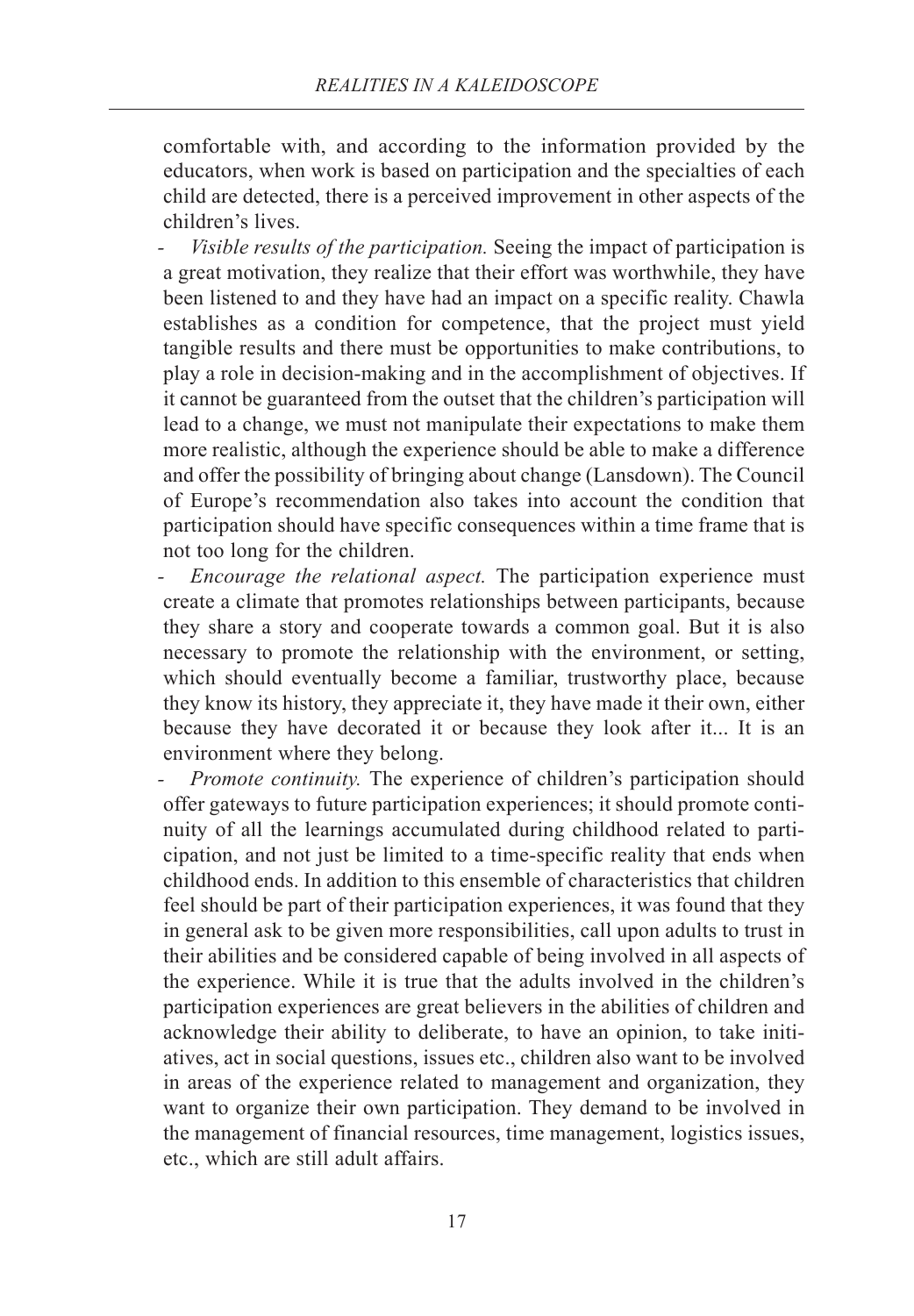*Positive subjective experience*. Participation is a process that is experienced personally and with a significant degree of involvement. If this condition is not met, it will be difficult to consolidate the learnings associated with participation, since we learn to participate precisely by participating. As a personal experience, it has to promote the subjective wellbeing of the children involved. It must be a place where they can have fun. Irrespective of the area in which they are participating, they must be excited and enthusiastic about the experience and be highly motivated. The experience has to ensure that they have a good time, but not only that, they must also feel useful, and accept that they are a core element and regard themselves as key actors if the project is to work. Moreover, and as was mentioned above, the participation space promotes the relational aspect; it is a place where they strike up new and different friendships. Finally, it is a space where they feel listened to and free, where they can disconnect from the adult authority they are accustomed to in other areas of their daily lives.

# *On the role of the facilitator*

With regard to the role of the educators that facilitate participation experiences, we identified certain characteristics that children feel should be present to develop the experience.

Firstly, according to the children, the characteristics shared by the educators in the three areas studied may be classified as follows:

*-* Characteristics related to *group management:* The children involved in the participation experiences identify characteristics in the educators of the participation experiences that are related to group management skills. These features are, for example, attention to diversity; the promotion of group cohesion, ensuring that all children feel included and that they all evince the same level of participation.

*-* Features related to the *acknowledgement of childhood:* in this category, aspects such as active listening, using understandable language for children, particularly when "typically" adult topics are addressed, and above all that educators actually implement the decisions taken by children as a result of this active listening.

- Characteristics related to *fostering better relationships*: this group of characteristics includes encouraging constructive criticism, boosting empathy and reinforcing dialogue between participants.
- Characteristics related to the *educator's personality:* this refers to a high personal involvement in the experience by the educator, who acts as a model for participation, who recognizes their role as a partner in and not as the leader of the experience, and who establishes a confidence-based and close relationship with the children.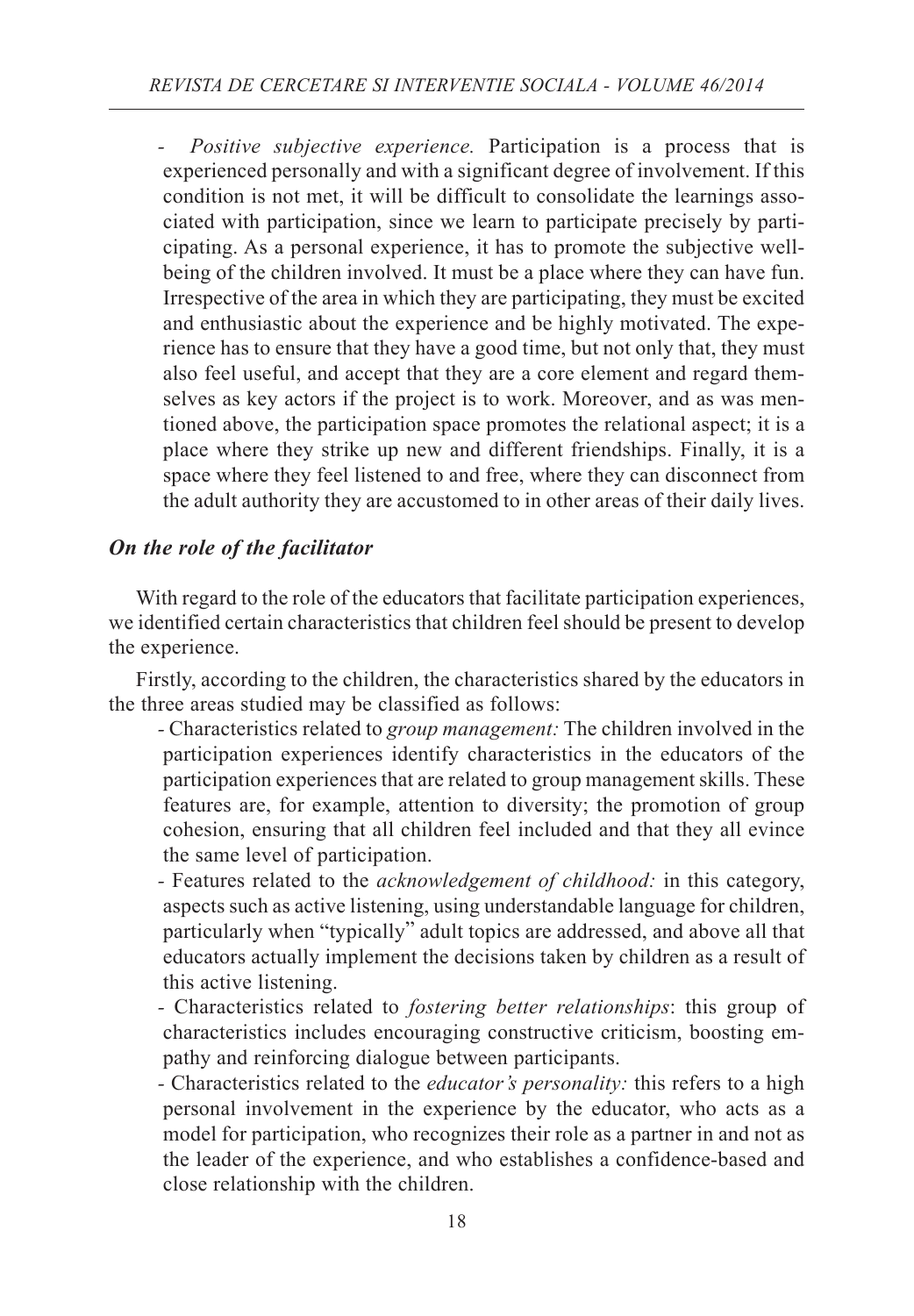We also identified certain specific characteristics of the educators in the leisure area, such as their role as *animator.* In this area, the educator also helps to organize games, songs, provides the children with materials and corners for activities, etc. Therefore, in this area the educator underscores the educational value of leisure activity more than in the other two areas studied.

Finally, educators in children's councils have specific tasks with regard to the other two areas. These tasks are, first of all, that facilitators should remain alert, so as *to avoid the interference of adult reflections* taken on by children as their own. Since this area addresses "adult" topics (such as politics, resource planning and management, the design of urban spaces, etc.), there is a risk that children make proposals they have heard from adults and which are not really their own. To this end, the facilitator must strive to probe and question the children in order to elicit the children's purely infantile perceptions of the topic. Secondly, the facilitator in the field of children's councils must *encourage transfer* between child counselors and other children. In the process of introspection, based on a self-reflection on what is being addressed, through to participation in a public forum, the educator has to emphasize the idea of representativeness to strengthen the children's awareness that they are representing all children as a group in their city.

## **Conclusion**

This study has allowed us to hear what is relevant to the children involved in participation-based educational experiences in three different educational areas and to identify the characteristics they perceive as necessary for them to be able to participate. It transpires that the conditions stated by the children coincide greatly with the ones indicated by different authors in their theoretical proposals. At this point, we know that participation spaces must be clear and transparent, with objectives agreed to jointly with the children, where they can decide whether to participate or not and what they want this participation to be like. Is also advisable that participation take place in familiar environments, where they feel comfortable, with suitable and accessible methodologies, in an atmosphere of safety, trust and mutual respect. Issues such as power, and how it should be distributed and managed, should be addressed with them. We have found that a fundamental condition lies in the role of adults, who must be consistent, transparent and ethical, providing support and assistance. But not only the adults who are directly related to the experience have the responsibility to care for and promote the rights of children, as the community at large must recognize children's right to participate and facilitate the necessary channels and structures to make this possible, and build stronger links between the spaces frequented by children, such as the school, children's clubs and children's councils.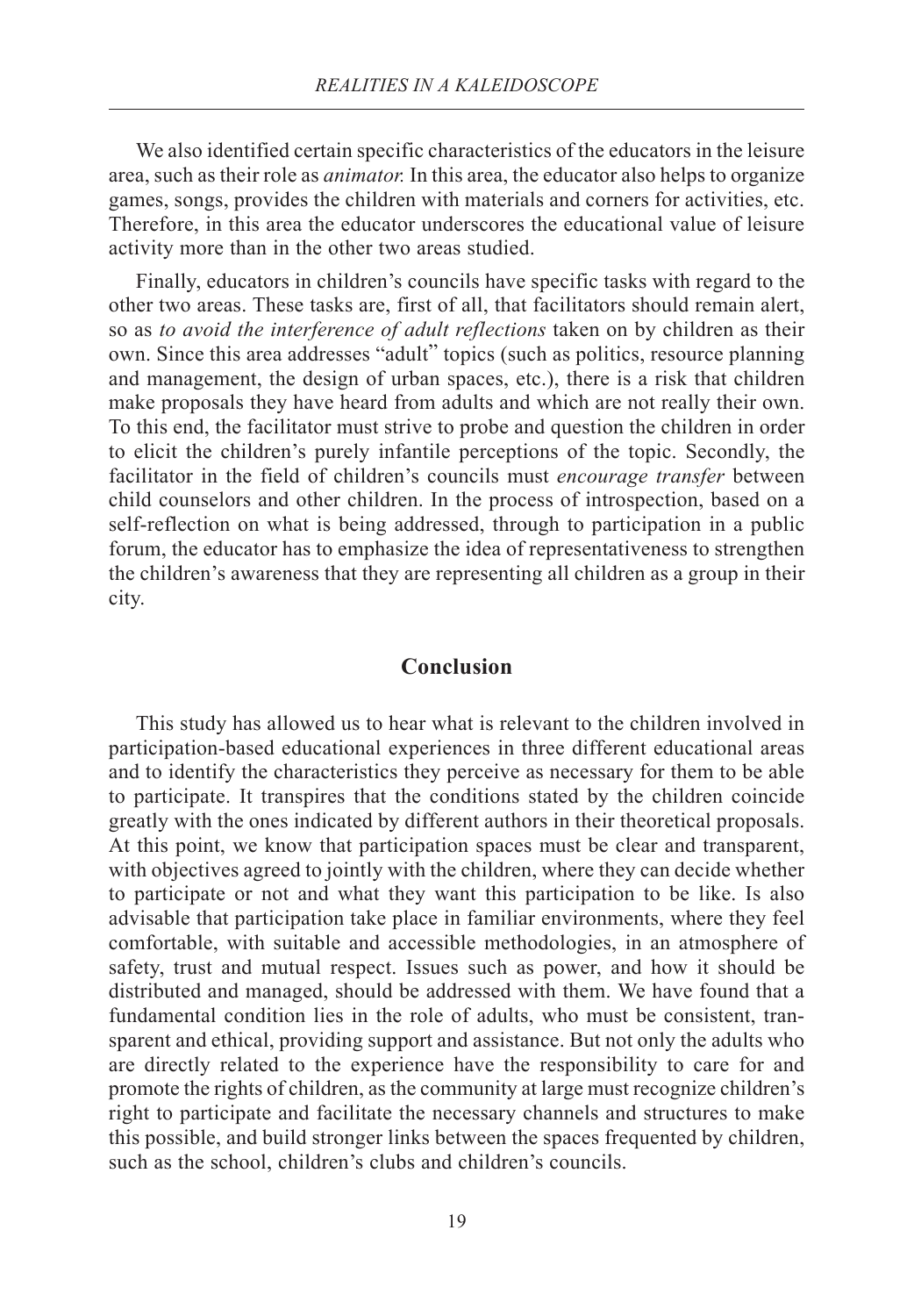#### *Acknowledgments*

This study is part of a *Participación Infantil y Construcción de la Ciudadanía* sChildren's Participation and the Building of Citizenshipt (EDU2009-10967) R&D&I research work funded by the Ministry of the Economy and Competitiveness of the Spanish Government. IP: Trilla, J.

#### **References**

- Agud, I., Novella, A., & Llena, A. (2014). Las condiciones y características de la participación infantil auténtica. In A. Novella (Ed.) *Participación infantil y construcción de la ciudadanía.* (pp. 73-90). Barcelona: Graó.
- Casas, F. E. (2008). *Informe técnico sobre experiencias de participación social efectiva de niños, niñas y adolescentes.* Madrid: Ministerio de Educación, Política Social y Deporte.
- Chawla, L. (2001). Evaluating children's participation: seeking areas of consensus. *PLA Notes, 42*, 9-13.
- COMITÉ DE LOS DERECHOS DEL NIÑO. (2009). *El derecho del niño a ser escuchado. Observación General nº12.* http://www2.ohchr.org/english/bodies/.
- Drisko, J. (1998). Using qualitative data analysis software. *Computers in Human Services, 15*(1), 1-19.
- Hart, R. (1992). *Children's participation: From Tokenism to citizenship.* Florence: UNICEF: Innocenti Essays.
- Kitzinger, J. (2005). Focus group research: using group dynamics to explore perceptions, experiences and understandings. En I. Holloway, *Qualitative Research in Health Care* (págs. 56-70). Berkshire: Open University Press.
- Lansdown, G. (2001). *Promoting children's participation in democratic decision-making.* Florence: UNICEF.
- Liamputtong, P. (2009). *Qualitative research methode. 3rd edition.* Melbourne: Oxford University Press.
- Liamputtong, P. (2011). *Focus Group Methodology.* London: SAGE Publications Ltd.
- Punch, S. (2002). Research with children. The same or different from research with adults? *Childhood, 9*(3), 321-341.
- Rodríguez Sabiote, C., Pozo Llorente, T., & Gutiérrez Pérez, j. (2006). La triangulación analítica como recurso para la validación de estudios de encuesta recurrentes e investigaciones de réplica en educación superior. *RELIEVE. Revista Electrónica de Investigación y Evaluación Educativa., 12*(2), 289-305.
- Save the children. (2005). *Estándares para la participación de la niñez.*
- Smith, L. (1978). An evolving logic of participant observation, educational ethnography, and other case studies. En L. Shulman, *Review of research in education* (pp. 316- 377). Itasca, IL: F. E. Peacock.
- Stake, R. (1995). *The art of Case Study Research.* London: SAGE Publications, Inc.
- Taylor, S., & Bogdan, R. (1990). *Introducción a los métodos cualitativos de investigación.* Barcelona: Paidós.